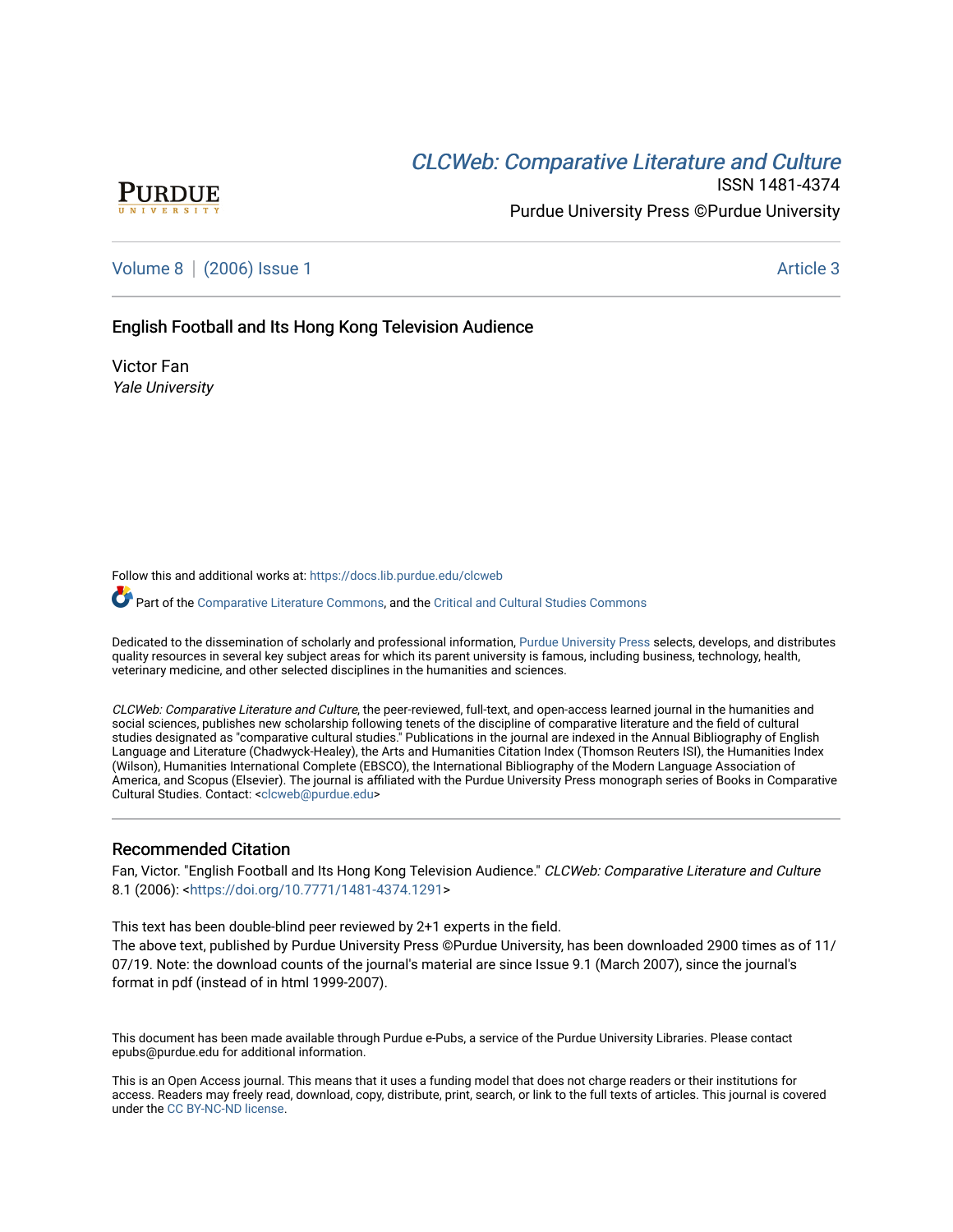## PURDUE

UNIVERSITY PRESS <http://www.thepress.purdue.edu>



ISSN 1481-4374 <http://docs.lib.purdue.edu/clcweb> Purdue University Press ©Purdue University

CLCWeb: Comparative Literature and Culture, the peer-reviewed, full-text, and open-access learned journal in the humanities and social sciences, publishes new scholarship following tenets of the discipline of comparative literature and the field of cultural studies designated as "comparative cultural studies." In addition to the publication of articles, the journal publishes review articles of scholarly books and publishes research material in its Library Series. Publications in the journal are indexed in the Annual Bibliography of English Language and Literature (Chadwyck-Healey), the Arts and Humanities Citation Index (Thomson Reuters ISI), the Humanities Index (Wilson), Humanities International Complete (EBSCO), the International Bibliography of the Modern Langua-ge Association of America, and Scopus (Elsevier). The journal is affiliated with the Purdue University Press monog-raph series of Books in Comparative Cultural Studies. Contact: <clcweb@purdue.edu>

## CLCWeb Volume 8 Issue 1 (March 2006) Article 3 Victor Fan,

"English Football and Its Hong Kong Television Audience"

<http://docs.lib.purdue.edu/clcweb/vol8/iss1/3>

Contents of CLCWeb: Comparative Literature and Culture 8.1 (2006) <http://docs.lib.purdue.edu/clcweb/vol8/iss1/>

Abstract: In his paper "English Football and Its Hong Kong Television Audience," Victor Fan applies Gilles Deleuze and Félix Guattari's thought in their Kafka. Pour une littérature mineure to map the relationship between the English Premier League of football (soccer) and its Hong Kong television audience/spectatorship. Fan first introduces the background of the English Premier League in relation to its increasing subjugation under Thatcherite and post-Thatcherite consumerist economy. He then examines how the Premier League as televised image transforms the game to hyperreality. Fan argues that these are conditions under which the subaltern would appropriate the hyper-sign as an individuated mental screen, which, in turn, triggers the process of becominganimal. This allows the subaltern to form a contiguous relationship with the exaggerated diabolical power, rewrites the codes of signification, and claims, finally, ownership to her/his own virtual game and virtual desire. Fan proposes that this process leads to the dismantling of the major game to the nth degree and a true deterritorialization of all forms perceived.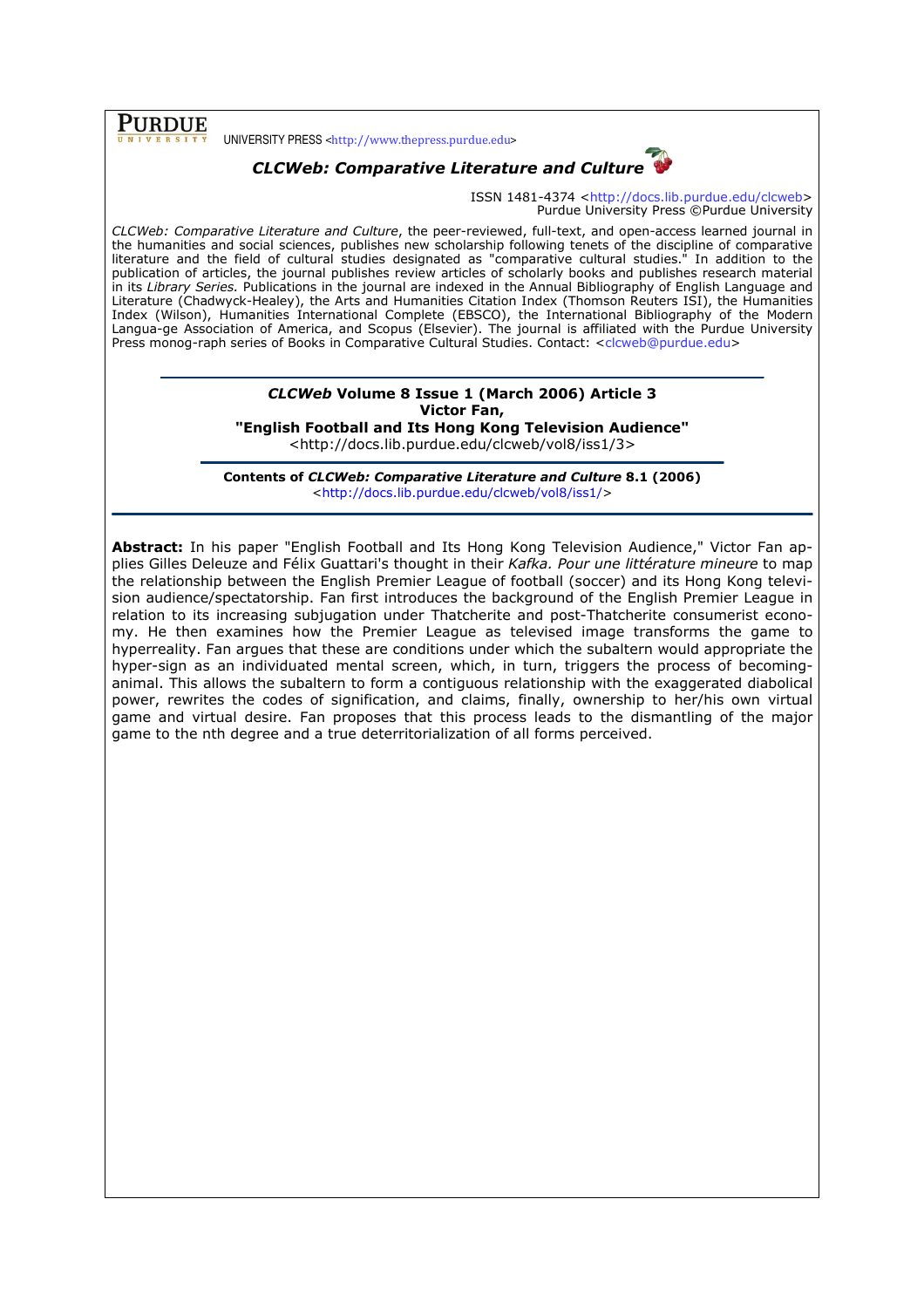## Victor FAN

### English Football and Its Hong Kong Television Audience

In the present study, I apply the theory that Gilles Deleuze and Félix Guattari propose in Kafka: Toward a Minor Literature (Kafka. Pour une littérature mineure) to map out the relationship between the English Premier League football (the British term for soccer in North American English) and its Hong Kong audience/spectatorship. Francis L.F. Lee argues that national identities coexist with "postnational identities" in the age of the Premier League and concludes that "soccer fandom has not been totally deterritorialized" (198). I argue that it is precisely the coexistence of competing identities that characterizes the process of becoming, which deterritorialization entails. By choosing the English Premier League football (in soccer, England is considered a separate nation from Scotland, Wales, and Northern Ireland. Each isle has its independent Premier League) as my point of entrance, I acknowledge its moment of formation as a strategic nexus that connects other points in the rhizome. Anthony King's analysis would allow us to locate some of these interconnected conjunctures: King posits the game within the emergence of a post-Fordist socioeconomic environment in the 1970s. He argues that "despite its claim of being the 'first industrial nation,' Britain was, ironically, never fully industrialized," its economy "rel[ied] more on the relatively easy wealth which its Empire provided and which the 'habitus' of its ruling class ... regarded as an appropriate method of accumulation" (27; see also Weiner; Landes). Such economy "oriented" itself "towards the City with its bias towards immediate financial reward through foreign investment in the Empire rather than long-term investment in indigenous British industry" (King 27; see also Nairn 23; Gamble 3, 23, 60, 85, 112; Landes 326-58; Hutton 111-31). When the British economy confronted globalization in the 1970s, its reaction was to reinvent itself along the same line through the implementation of "policies which favoured the City at the expense of the manufacturing sector" (King 27). This led to a "radical decline in manufacturing employment" and the division of the British society into the "'underclass,' the new affluent manual and white-collar workers, the professional middle-class ... and the entrepreneurial capitalists" (King 30; see also Edgell and Duke). The post-Fordist economy exchanges a commodity according to its "sign value," i.e., the value of the commodity's ability to create "identity" and to "endo[w] its consumer with meaning, rather than [to] provid[e] that consumer with a tool which has a function" (King 27-28; see also Lash and Urry 4). Based on Andrew Gamble's argument, King believes that Thatcherism operated on two poles: the extension of the free market economy and the achievement of such goal with the socio-ideological and legal control of a strong state (see King 31; Gamble 121; on Thatcher and her government's impact on culture in the United Kingdom, see also, e.g., Trimm <http://docs.lib.purdue.edu/clcweb/vol7/iss2/8/>).

 King propounds that every gambit in the transformation of English football was an attempt to subjugate football under the socio-ideological and economic project of Thatcherism. The abolition of the maximum wage in 1961 officially ended the Corinthian ideal of amateurism and fair competition between clubs (39-47; the Corinthians were the most successful amateur team between 1882 and the early 1900s, see Mason 216-217). As Tony Mason's study shows, the concept of the maximum wage in the 1880s and 1890s came from the thinking that "it would be much healthier if [professional footballers] also did a proper job of work" (95). It was also an attempt to cool down the "intensified competition between the elite clubs" through their offering of high wages and the "increasing willingness on the part of the public to pay to see the play" (96). The abolition of the maximum wage opened the floodgate for club elitization. It surrendered football to the free-market principle and facilitated the rise of the star system. The Bosman ruling in September 1995 supported the free transfer of labour within the European Union provided "under Articles 48, 85 and 86 of the Treaty of Rome" and it abrogated the transfer fee system and UEFA's (Union of European Football Associations) "three-foreigner rule" (Redhead 27). According to Robert Matusiewicz, the clubs are no longer in positions to train young players as their competitiveness depends solely on their financial ability to purchase star players. They need to place investments not on the actual, but the predicted, ability of these players by the end of their contracts. Since players are now free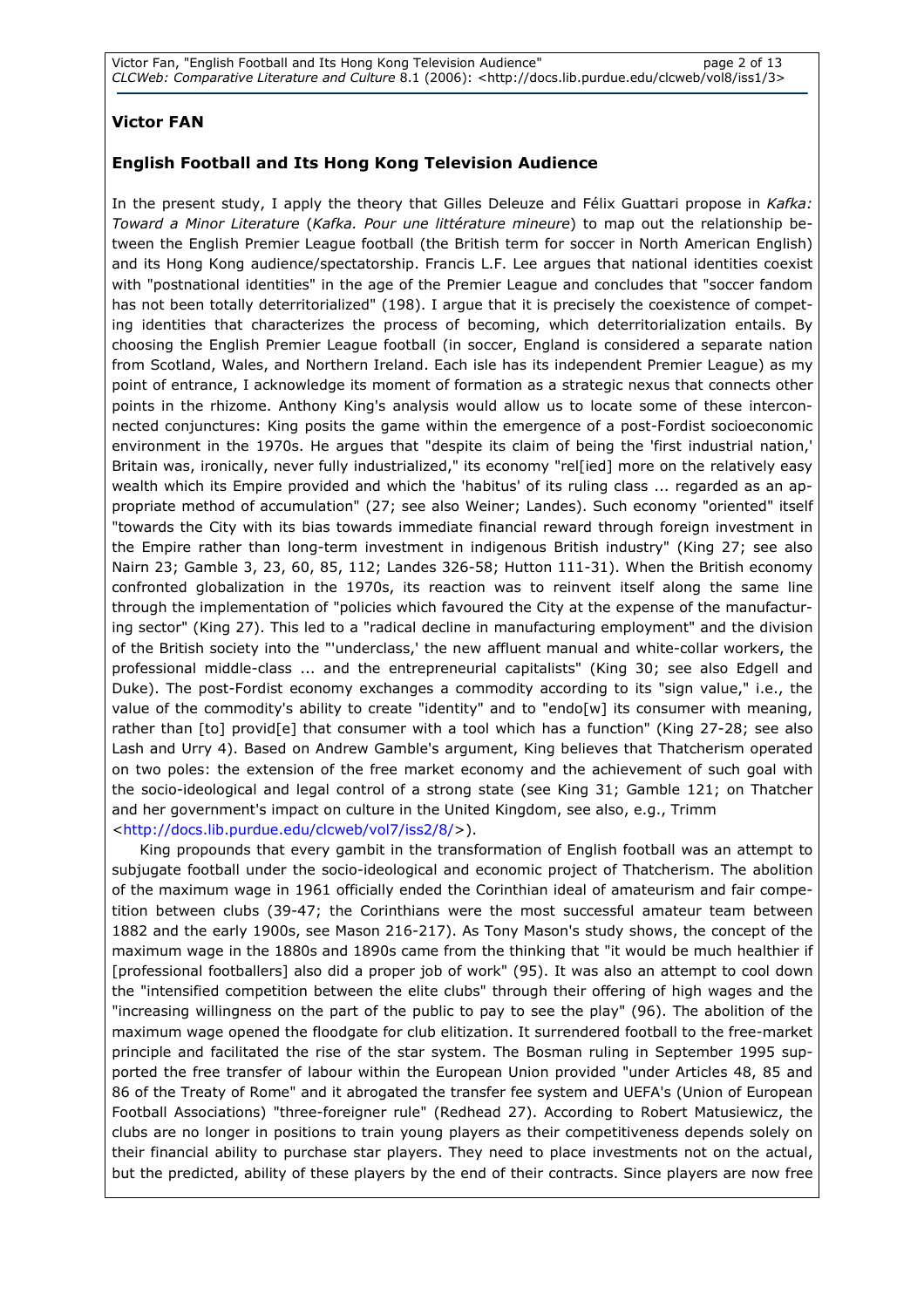#### Victor Fan, "English Football and Its Hong Kong Television Audience" page 3 of 13 CLCWeb: Comparative Literature and Culture 8.1 (2006): <http://docs.lib.purdue.edu/clcweb/vol8/iss1/3>

to accept or refuse their proposed transfers, the clubs find their financial plans unsettled (166-67). In theoretical terms, clubs buy and sell footballers according to their sign values. The physical performance of a player is no longer an index for his ability to help the club in the League's competition. His sign value affects his monetary exchange value as a commodity between clubs. In 1982, the League permitted "32-square inch advertisements on team shirts" when big city clubs threatened to resign. Advertisements formalized the marriage between corporate capital and the elite clubs, while the success of the elite clubs' threats aggrandized their negotiating power in the League itself (King 49-53). These elite clubs included the Big Five: Arsenal, Everton, Liverpool, Manchester United, and Tottenham Hotspur; and the "Bates-Noades axis" between Chelsea and Crystal Palace (King 55-67). These clubs played essential roles in the negotiations of television deals with ITV and the BBC throughout the 1980s and they were strategically responsible for the formation of the Premier League in 1992 under the blueprint and administration of the Football Association (hereafter referred to as the FA) as a package for the BSkyB satellite television network. The Premier League was therefore born as a televised image for consumers who were financially "free" to purchase it as a commodity. The club administrations, newly corporate, no longer see football spectators as "fandom." The fans are now a highly selective group of consumers who have the financial capability to consume identities attached to their clubs and star players (King 90-95). King's analytical framework sheds light on our understanding of the implications of the football disasters and the subsequent Taylor Report and he argues that these physical incidents occurred precisely at a time when the British public was re-negotiating a "moral panic," which was part of "wider anxieties about changes in British society" (the three most cited incidents among scholars were Bradford, Heysel, and Hillsborough, see King 74-97). King believes that the public attention on the pitch as a site of moral and physical crisis was "attributable to the fact the game is a ritual" and he argues that the pitch "is a charged arena in which meanings and values are debated and relations re-negotiated" (75-76; on ritual and English football, see e.g., Armstrong 13, 306; Dunning, Murphy, Williams 19-23; Marsh, Rosser, Harré; Taylor, "Football" 352-57; Taylor, "Soccer" 134-64; Clarke 37-60; on ritual and French and Italian football, see Bromberger 319- 346; Armstrong's argument relies on Geertz 1-37; on ritual and US-American football, see, e.g., Axelrod

<http://docs.lib.purdue.edu/clcweb/vol3/iss1/2/>; see also Sehmby on wrestling and popular culture <http://docs.lib.purdue.edu/clcweb/vol4/iss1/5/>). King agrees with Eric Dunning that the Hillsborough incident proved that the caging of spectators as a means of crowd control was a direct cause of the disaster. This forced the government to shelve the "Part 1 of the Football Spectators Bill," which initially proposed a tighter control of the crowd with fences. The necessity to reinvent a crowd-control system, "the Government's support for re-entry into Europe and the more optimistic mood regarding the English game" resulted in a general "under-report[ing], particularly in the national press" of football-related violence (Dunning 133; King 76).

 The recommendations of the Taylor Report in 1990 physically and legally transformed the Premier League. They include "the introduction of all-seat accommodation," the instalment of closed-circuit television (CCTV), limitation of fencing to a height no more than 2.2 meters, criminalization of "obscene and racialist abuse, the throwing of missiles and pitch invasion," attraction of female spectators and families to make the atmosphere "less conducive to violence," and establishing "better relations" with fans. King observes that the Taylor Report has created a "panoptic arena" (97-99). The cost of installing seats in the new stadia and the new consumerist identity that the club administrations intend to produce necessitate a drastic increase of admission fees and a subsequent change of spectator composition. According to King's finding in the Football Trust's statistics, the average admission for Manchester United in 1988-89 was £4.71 (King 135; see also Football Trust 28). The average admission for the 2004-05 season is £25.44 (Manchester United

<http://www.manutd.com/news/fullstory.sps?iNewsid=43269&type=1020&bPreview=true>). The percent increase is 440.13%. Chelsea offers a Shed End Family Lower Tier season ticket at £480.00 for renewed subscribers and £530.00 for new subscribers. These prices are about 37.66% less than the cheapest season ticket for an individual subscriber (Chelsea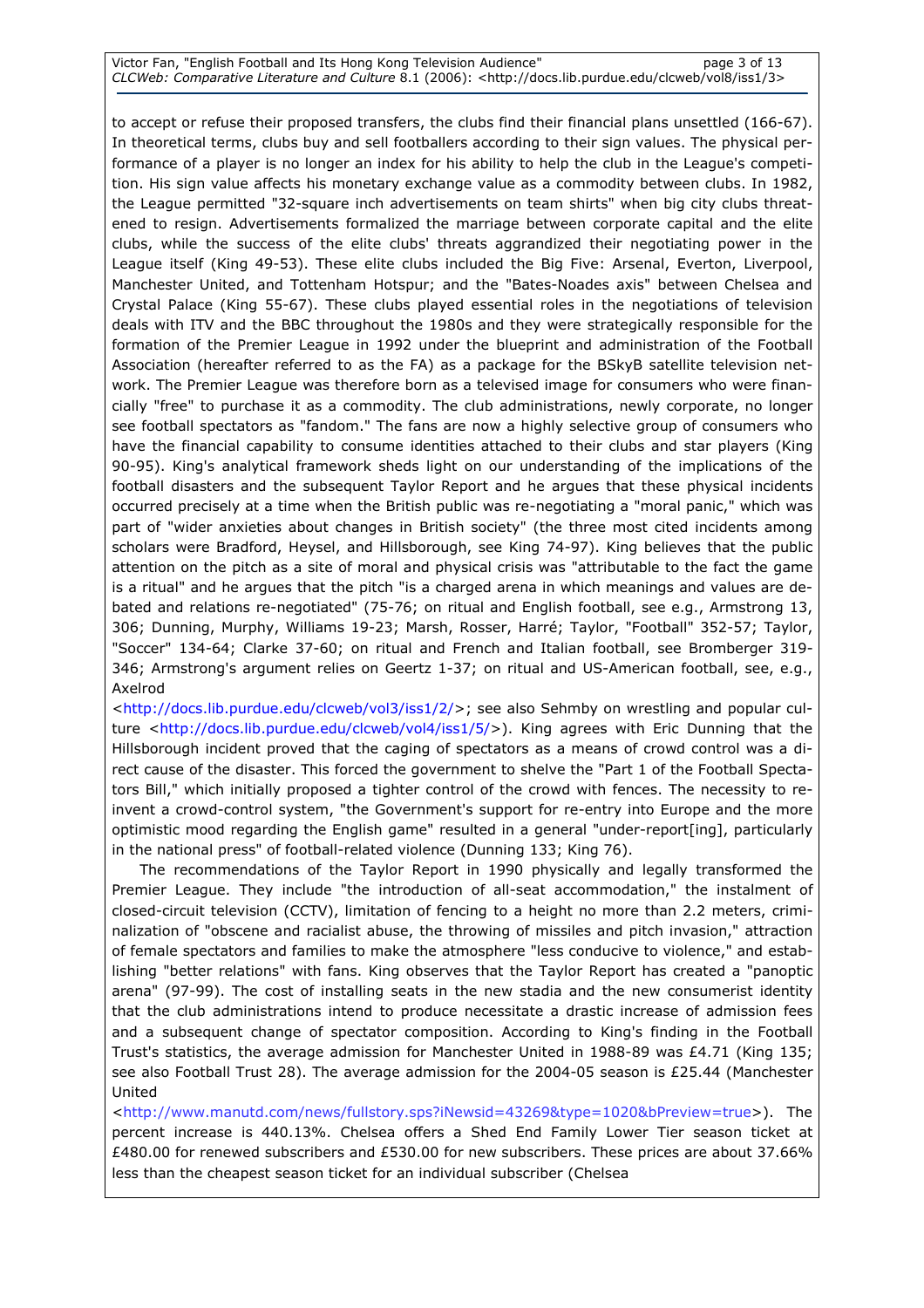Victor Fan, "English Football and Its Hong Kong Television Audience" page 4 of 13 CLCWeb: Comparative Literature and Culture 8.1 (2006): <http://docs.lib.purdue.edu/clcweb/vol8/iss1/3>

<http://www.chelseafc.com/article.asp?article=103487&Title=Season+Tickets&lid=Navigation+-

+Tickets&sub=Season+Tickets&nav=&sublid=>). According to a survey by the University of Leicester Centre for the Sociology of Sport, attendants earning below £30,000 dropped from 81% of the total in 1997 to 67%. Simultaneously, attendants earning above £30,000 rose from 19% to 33% during the same period (University of Leicester, "Fact Sheet 13"

<http://www.le.ac.uk/so/css/resources/factsheets/fs13.html>). In 2001, another report shows that "around 15% of respondents ... were female" and it claims that "women across a variety of ages" comprised this "new" group of spectators (University of Leicester, "Fact Sheet 5"

<http://www.le.ac.uk/so/css/resources/factsheets/fs5.html>). King divides the new spectator formation into three groups. First, there are the Lads, i.e., "masculine fandom," who generally feel that the clubs have disowned them. The clubs exclude them from live participation by imposing high prices on tickets, creating a "feminized" atmosphere, and commercializing club identities through global sales of merchandise. The second group consists of the producers and consumers of new football literature. These spectators mostly come from "professional middle classes," who write and read fanzine articles or fiction. They identify themselves with a "past," "authentic" and "English" experience that belonged to an imagined "working class." The third group consists of the new consumer fans, who are generally in compliance with the financial, ideological and social changes of the Premier League (King 148-203).

 If the fans believe there was an "authentic" game that dwelled in a historical past, one could argue that the Premier League is an "inauthentic" experience. The Premier League is, first and foremost, a televised image. Steve Redhead borrows Jean Baudrillard's idea in his analysis of a European Cup match between Real Madrid and Naples in 1987. UEFA penalized the two teams by disallowing the admission of a live audience. Baudrillard argues that the game has become a "pure event ... devoid of any reference in nature, and readily susceptible to replacement by synthetic images" (Baudrillard, Transparency 80, qtd. in Redhead 43). We should pay attention to the term, "natural reference" (référence naturelle), which Baudrillard distinguishes from "referent" (référent) (Baudrillard, Transparence 87). What the televised image loses is not the referent itself but the "reference": the very codes that allow signs to "designate" things. The disappearance of these codes causes the disappearance of the "referents" (the actual signs with material substances). In an earlier passage, Baudrillard claims: "Within the space of communication, words, gestures, looks are in a continual state of contiguity, yet they never touch. The fact is that distance and proximity here are simply not relationships obtaining between the body and its surroundings. The screen of our images, the interactive screen, the telecomputing screen, are at once too close and too far away: too close to be true ... and too far away to be false ... They thus create a dimension that is no longer quite human, an excentric dimension corresponding to the depolarization of space and the indistinctness of bodily forms of expression" (Transparency 55). Baudrillard's notion of disappearance (disparition) therefore refers to the death of the physical intervals between signs and things, or between two non-physical signs (see Baudrillard, Transparency 4; Transparence 12). If we follow Saussure that *langue* is a system of intervals or differences without any material "referents," the disappearance of such intervals resists signification (Saussure, Écrits 64-66). This process deterritorializes physical reality. In Peircian terms, hyperreality replaces physical reality as a virtual sign that points towards a virtual interpretant, which in turn becomes "a [virtual] sign, and so on ad infinitum" (Peirce 169). Therefore, according to Baudrillard, "things disappear through proliferation or contamination, by becoming saturated or transparent, because of extenuation or extermination, or as a result of the epidemic of simulation. Rather than a mortal mode of disappearance, then, a fractal mode of dispersal" (Baudrillard, Transparency 4; Transparence 12). Redhead's argument helps us understand the subaltern's relationship to the televised image of the game; the spectators, through the virtuality of the screen, have transformed the televised image into individual "mental screen[s]" (Baudrillard, Transparency 80; Redhead 44). Each spectator is responsible to "write" his/her own minor game out of the language of the major game. A major language disappears and gives rise to sites of individuated minor Spurs. A Spur, according to Jacques Derrida, is a pre-linguistic and pre-morphological moment when signification yields to the conflictual and orgasmic effervescence of the procreative libidinal operation and the self-negating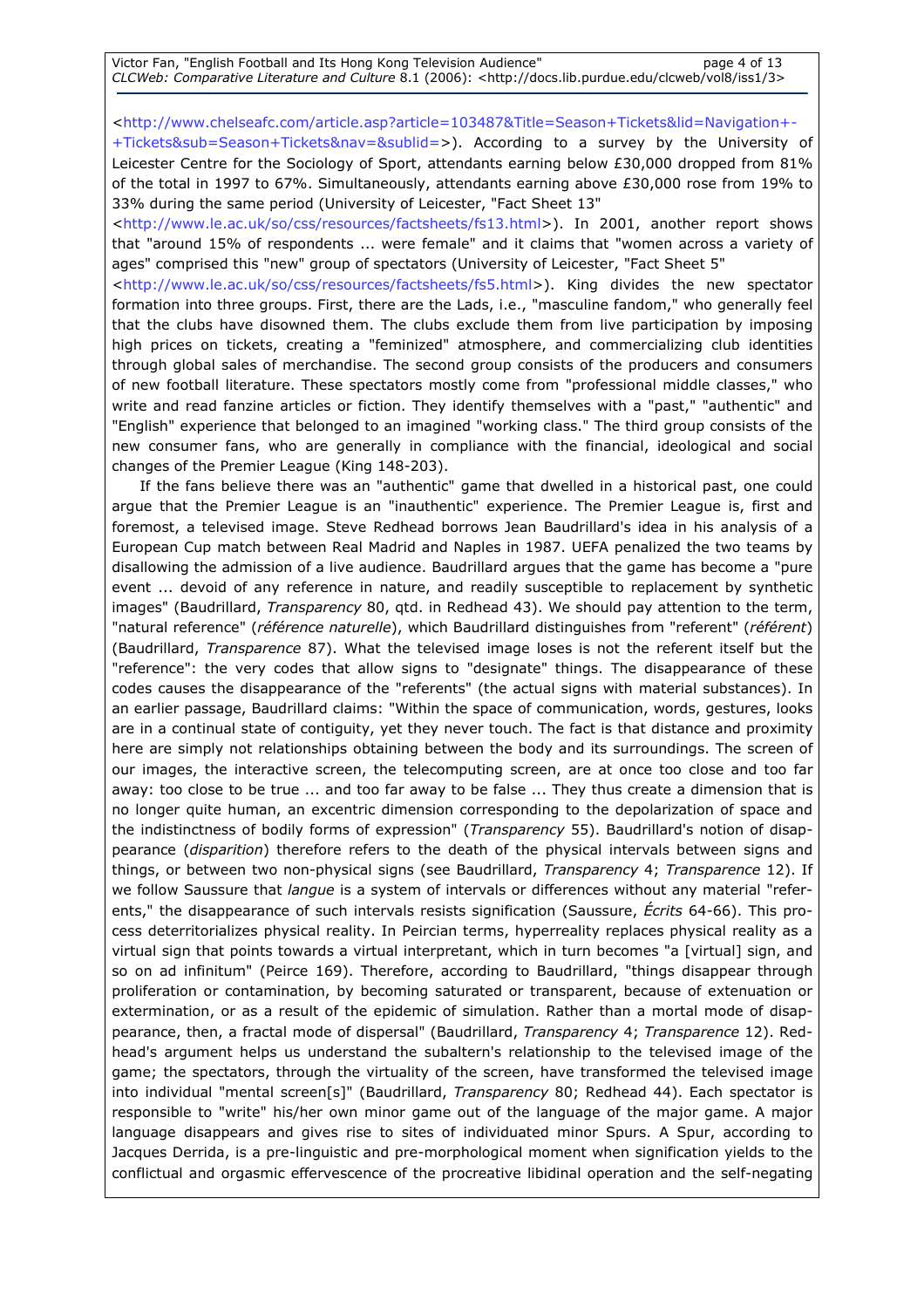death drive. According to Derrida, football would "advance in the manner of a spur of sorts (éperon). Like the prow ... of a sailing vessel, its rostrum, the projection of the ship which surges ahead to meet the sea's attack and cleave its hostile surface" (39). It is an invincible force, a "means of protection against the terrifying, blinding, mortal threat (of that) which presents itself" (39; emphasis in the original). It serves the function to "protec[t] the presence, the content, the thing itself, meaning, truth -- on condition at least that it should not already (déjà) be that gaping chasm which has been deflowered in the unveiling of the difference" (39; emphasis in the original).

 Televised images of major English football events such as the FA Cup or League matches between major city clubs have always been accessible to spectators in Hong Kong. Nonetheless, the formation of the Premier League has transformed the relationship between television spectators in the colonies and the game. For the first time, a single televised image gives rise to a cacophony of individuated games. Traditionally, identification with English clubs manifested two desires. First, the fans longed for an authentic English identity through an experience that would never permit them to participate because of ideologically constituted racial differences. Second, the English experience functioned as a "stand-in" for the absence of a national identity both in football and in the geopolitical sphere. In the 1970s, Hong Kong spectators had a strong sense of belonging to their local First Division. Literary representation of Hong Kong football reveals the more complex issue of the predetermined impossibility of its recognition as an authentic experience. In Xi Xi's My City, Merry Mak imagined himself as Pelé, although he would fatalistically confront a "goalkeeper" who would catch "the ball with perfect ease every time" (Xi 49). Entering football, therefore, entailed a racial or national borrowing, or a moment of trans-raciality. Mak also remembered that there was a team called "Foul Play. They won every match they played, yet technically they were not that brilliant" (Xi 50). Although Xi Xi's representation of football carries a metaphorical function, such a description does not lose its metonymic value to designate the "second-class" status of Hong Kong football. This sense of racio-national complex had its most unbridled manifestation in the hooligan riot after a 2-1 victory over China in the qualifying match for Mexico 1986 (the "5.19 Incident"; see FIFA <http://fifaworldcup.yahoo.com/06/en/t/team/overview.html?team=hkg>; Zhang 157-160). Hong Kong's victory infuriated Chinese supporters as football consecrated a "national" or even "racial" difference between the mainland and the colony with players who were biologically and historically related. From China's point of view, Hong Kong football bears the wound of colonial defeat. In response to China's first World Cup final qualification, the editors of the web journal Sina <http://www.sina.com> lament that football history in China has always borne an "eternal wound." They write, "Soccer ... arrived at China in the company of opium and finally evolved to today's Marlboro Chinese Football League Division A" (Sina

<http://cul.sina.com.cn/s/2001-10-31/5689.html>; my translation). The editors regard Hong Kong as the "first place in China that was under football's spell; time: the 1880s; reason: Hong Kong formally began its hundred-year long life as a colony. China's 'modern football' is a byproduct of being conquered" and they reject the view that Hong Kong's football identity could potentially form a dialectically symbiotic relationship with the "national" football identity of China (Sina <http://cul.sina.com.cn/s/2001-10-31/5689.html>). They believe that "Chinese football history ... has failed to prove the material commonality frequently mentioned in dialectical materialism. You would like to treat it as a bifurcated phenomenon. Very difficult. Its history was simple failure. It is cadaverous, fatigue and covered with injuries, because Chinese football refuses victory" (Sina

<http://cul.sina.com.cn/s/2001-10-31/5689.html>). Yang Qun, the ex-captain of the Beijing team, Guo'an, finds that Chinese football administrators have accepted the colonial stereotype that local players are inherently "indolent, lazy, devoid of spirit and perseverance, physically and strategically backward" (58; my translation). The Premier League, however, no longer serves as a vehicle for local identity. The televised image is no longer an analogue transmission. It is a representation of scrambled digital data for individual consumption. It is a commodity. The spectators do not purchase the product as a physical event, but for its sign value, i.e., its ability to create an identity specific to the need of each spectator's unique psyche. The screen allows the spectator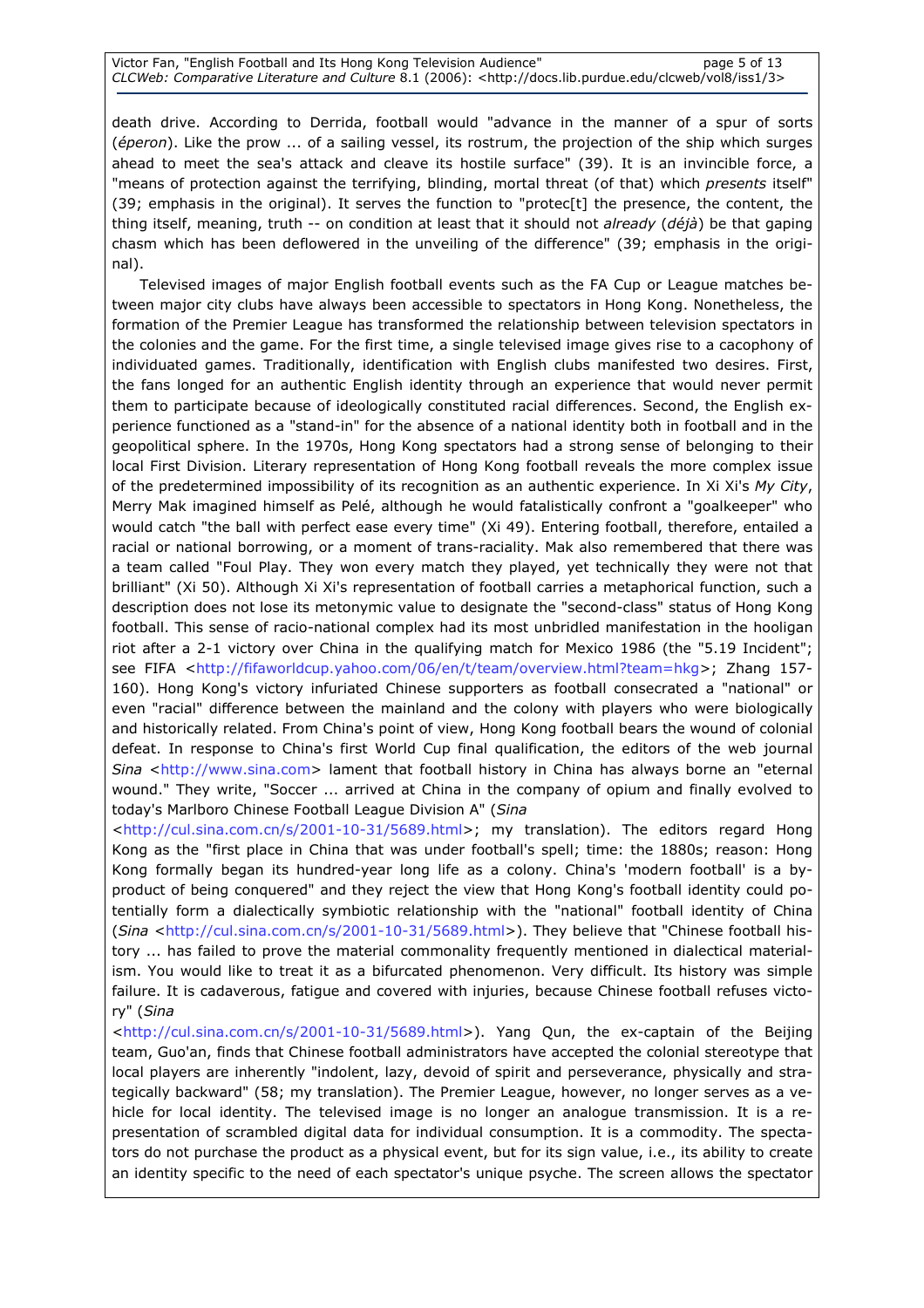to live up to his/her own hyper-authentic identity. The English identity that a "national" club like Manchester United represents does not replace a real English identity that Thatcherism has long illegitimated by Nationality Act 1981 (Anwar 8-16). "Englishness" is a fashionable commodity that one can consume through televised matches, merchandise, and most importantly, betting. Dressing-up, watching the matches on television and gambling are not signs that refer to the physical game itself. They generate highly independent perceptions of consumable and individually malleable identities. For example, on 22 January 2006, Google counted 7,310,000 football-related sites in the Chinese language ("Zuqiu," Google

<http://www.google.com/search?q=%E8%B6%B3%E7%90%83&sourceid=mozillasearch&start=0&start=0&ie=utf-8&oe=utf-8&client=firefox-a&rls=org.mozilla:en-US:official>) and the majority of these sites devote themselves to reporting on and discussing the Premier League. They contain translations of current news from England in highly colloquial tones, links to gambling sites and analyses of footballers and matches for betting purposes. Boards around major pitches feature advertisements in Chinese to attract gamblers. Through the televised image of the Premier League, the fans "re-write" minor games in a major virtual language. Inadvertently, the fans have "escaped" (not resisted) the colonization of their identity by consuming and complying with the very process of alienation that estranges their identity from the real. They have created fissures, egresses and a sense of "ownership" of their games. According to Jacky Law, a Hong-Kong fan told a TV reporter after the Hong Kong vs. Liverpool game, "I am certainly happy after Liverpool has scored six goals against Hong Kong. I'm looking forward to a twelve goal record against Hong Kong by Real Madrid next time" (Law

<http://hk.geocities.com/chikei1984/hkfootball.html>; my translation). Underlying this disturbing statement is a line of escape. The fan has escaped the domination of the need of a national or regional identity as his mental screen has replaced and sated this need by hyper-identities.

 In contrast, extreme right-wing hooligans insist on a form of resistance that acts upon the real. Current debates between hooligan leaders reflect a conscious disdain towards a "tendency" of the hooligan culture to "disappear" and to "become ... 'hyperreal' in the process" (Redhead 3). On 4 October 2004, Will Browning wrote a statement on behalf of Andy Frain (a.k.a. Nightmare of the Chelsea Headhunters). He claimed that "5 wankers" had spread rumours that Frain was "going to start fight [sic] with mates that he's known for years and that Chelsea C18 [Combat 18] supporters [were] going to beat themselves up" (Browning

<http://www.bloodandhonour.com/forum/statement.php>[inactive]). In reply to Browning, Andy of Razors Edge Blood & Honour England wrote, "we thank you for keeping the faith, to the genuine people who have ended up on the other side, wise up because you are being tarred with the same brush as this tiny group of oddballs" (Andy

<http://www.bloodandhonour.com/forum/statement.php> [inactive]). Andy's reply employs a rhetoric of "real" versus "fake," and his description of the "buzz" of being a B&H/C18 member is physically grounded as the phrase "being tarred with" invokes. Echoing Redhead's theory that hooliganism has disappeared into popular music culture, Max Hammer from Blood and Honour Scandinavia recalls the splitting up of B&H into a "political section -- allied or friendly to Combat 18, and a 'music' section -- allied to petty fame and hard cash" (Hammer

< http://www.bloodandhonour.com/forum/statement.php>[inactive]>). This latter group is what Browning calls the "'wankers' among those who put true ideology before the latest music craze" (Browning <http://www.bloodandhonour.com/forum/statement.php>[inactive]). Hammer makes a solemn statement to distinguish the "real" political fighters from the "music wankers": "The real, political Blood & Honour, is made up of true bravehearts, people who have sacrificed all (including family, job, freedom and even life itself). They are not hiding behind scene curtains and giving infantile rock lyrics as their political agenda ... They are true, tried and tested. Not on the pop charts, but in streetfights, media exposures and dungeon visits ... And if you love your white race, join your brothers and sisters in the one and only true Blood & Honour and go out fighting!" (<http://www.bloodandhonour.com/forum/statement.php>[inactive]). Hooligans believe that they would physically fight for a "real" identity and a "true" religion. They resist the process of "becoming," but insists upon a moment of "already become" in the process of identification. The power of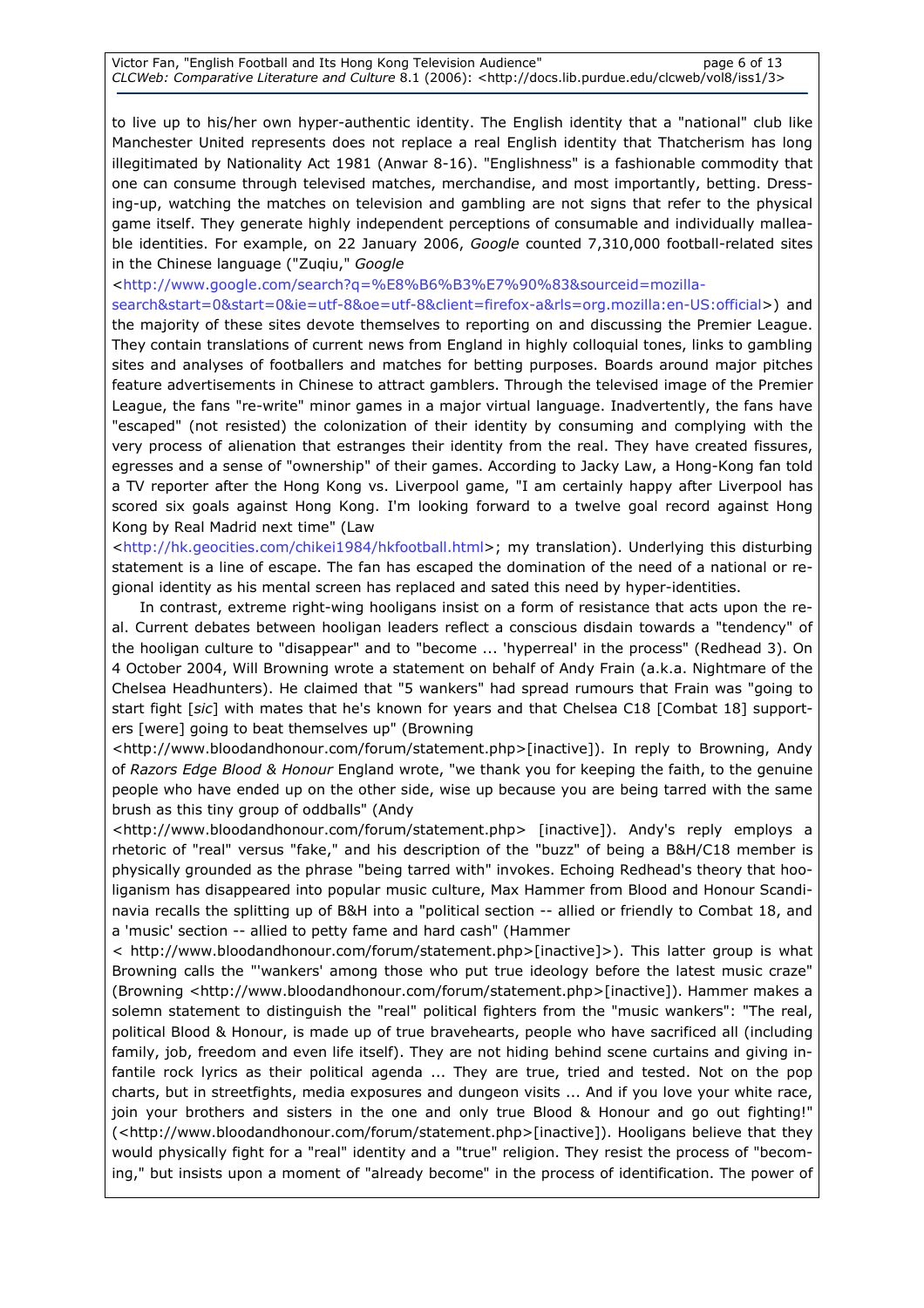#### Victor Fan, "English Football and Its Hong Kong Television Audience" page 7 of 13 CLCWeb: Comparative Literature and Culture 8.1 (2006): <http://docs.lib.purdue.edu/clcweb/vol8/iss1/3>

their physical action is a way to act upon the real even though what they try to hold onto is their disappearing imaginary relation with a collapsing geo-biological space. The process of "becoming" is the key to the subaltern's line of escape. The rhetoric of the Hong-Kong fan after the Hong Kong vs. Liverpool game corresponds to what Deleuze and Guattari call the "Exaggerated Oedipus." The fan "moves from a classic Oedipus of the neurotic sort, where the beloved father is hated, accused, and declared to be guilty, to a much more perverse Oedipus who falls for the hypothesis of the father's innocence, of a 'distress' shared by father and son alike" (Deleuze and Guattari, Kafka: Toward 9). However, the fan makes this "slide" only in order to "engage in an even more extreme accusation [au nième degré], a reproach that is so strong that it becomes unattributable to any particular persons and unlimited" (Deleuze and Guattari, Kafka: Toward 9; Deleuze and Guattari, Kafka 18). In other words, the disappearance of the subaltern's identity through the presumed innocence of the colonizer glides towards a larger and more paranoid disappearance of identities that is common to both England and its ex-colonial subjects. Deleuze and Guattari believe that this innocence of the Father must lose its boundaries and expand to all directions. The televised image of the Premier League literally "expanded beyond all bounds [démesurée], will be projected onto the geographic, historical, and political map of the world" (Kafka: Toward 10; Kafka 18; emphasis in the original). It extends itself beyond its ex-colony and becomes a deterritorialized phenomenon. Deleuze and Guattari reverse the cause-and-effect between the "primal guilt" and the neurosis: "it's not Oedipus that produces neurosis," e.g., it is not the "eternal wound" in the Chinese psyche that produces the Chinese neurosis, it is the neurosis, "that is, a desire that is already submissive and searching to communicate its own submission -- that produces Oedipus" (Kafka: Toward 10; emphasis in the original). The Oedipus complex has been, therefore, exaggerated. It is "diabolical" but non-threatening, from which the hyper-fan escapes by participating in the neurosis itself. This is the process of "becoming-animal." According to Deleuze and Guattari, "to become animal is to participate in movement, to stake out the path of escape in all its positivity, to cross a threshold, to reach a continuum of intensities that are valuable only in themselves, to find a world of pure intensities where all forms come undone, as do all the significations, signifiers, and signifieds, to the benefit of an unformed matter of deterritorialized flux, of nonsignifying signs" (Kafka: Toward 13). The subaltern replaces the diabolical powers with an innocent Father, through whom the diabolical powers themselves expand in the process of deterritorialization of the virtual image. The subaltern partakes in the pre-morphological (linguistically unformed/pre-formed) Spur, the pure continuum of intensities, and shares the anxieties with the Father by becoming animal. This is to produce a much stronger and larger accusation against the now Exaggerated Oedipus.

 Football as a "major literature" has therefore deterritorialized itself through the Premier League and given rise to "minor literatures." According to Deleuze and Guattari, a minor literature has three characteristics. They are "the impossibility of not writing, the impossibility of writing [in a major language], the impossibility of writing otherwise" (Kafka: Toward 16; Kafka 394; see also the commentaries in Wagenbach 84). According to the editors of *Sina*, the English game has always made a history of modern Chinese football "impossible," although history has made it impossible for the Chinese not to play the game. A minor game therefore renders visible the "bar" that makes football inaccessible to Hong Kong/China. This is the Lacanian bar that simultaneously resists signification and necessitates the need to signify (see Lacan 512-13). The importance of this "first characteristic" is that "in any case ... language [langue] is affected with a high coefficient of deterritorialization" (Kafka: Toward 16; Kafka 29). The minor literature is like a virus that attaches itself to the cells of the major literature, which by now only exists as a hyperreality. It has the power to strangle the life out of its host by re-writing the *langue* through paroles. Through consuming the sign-image of major English clubs, spectators in the ex-colony re-write the agencements of the game through individual paroles (in her translation of Deleuze and Guattari's book, Dana Polan translates *agencement* to "assemblage": I prefer keeping the word *agencement*. While an assemblage implies the intervention of an author, or "an eye of a cyclone" -- which coexist and vibrate on a mobile map of a landscape (see Lyotard, Discours 13) -- towards which configurations and elements are drawn, agencement connotes a more rhizomatic growth of organic elements, both functional and dysfunctional, which co-exist and vibrate on a mobile map of a land-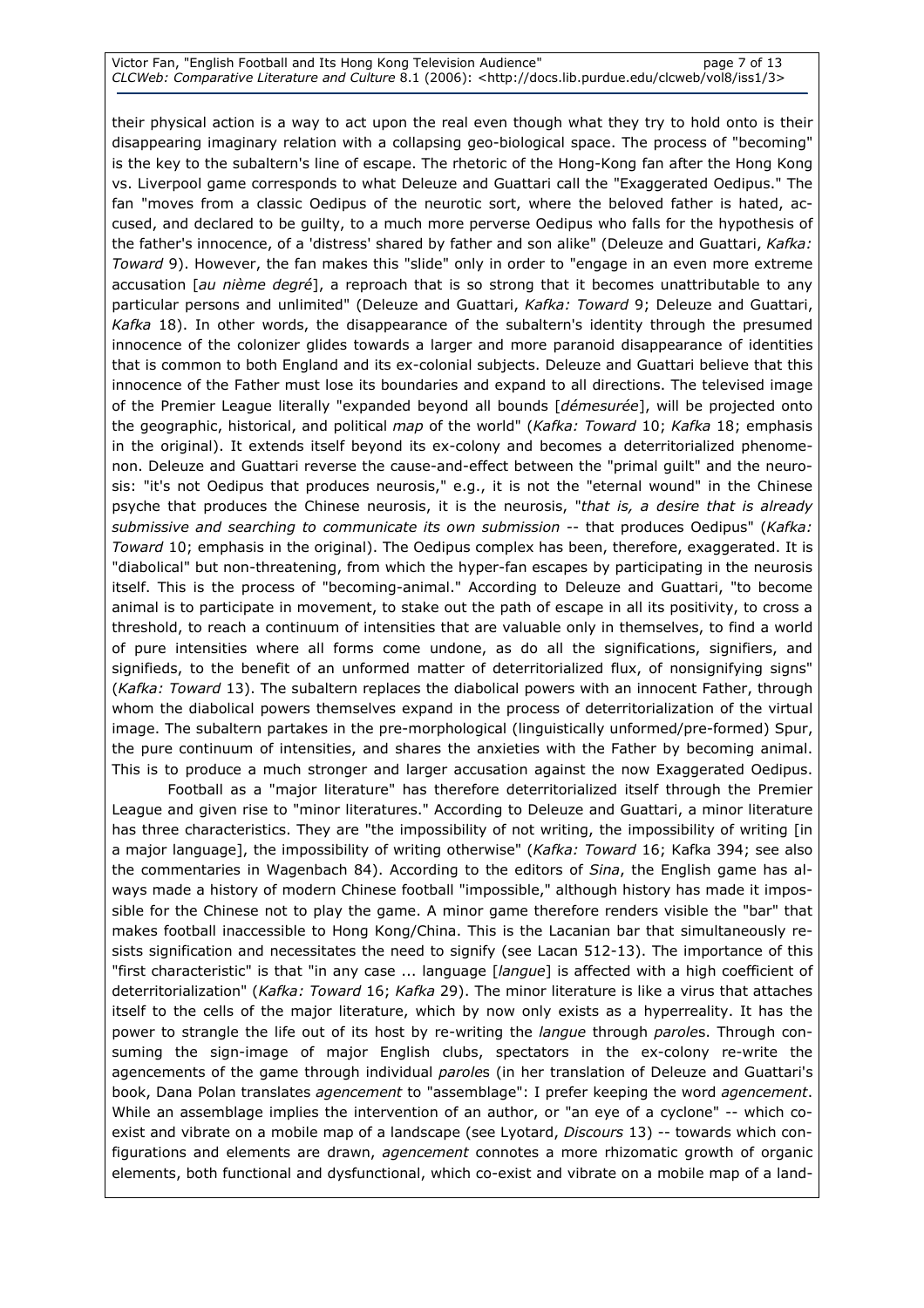#### Victor Fan, "English Football and Its Hong Kong Television Audience" page 8 of 13 CLCWeb: Comparative Literature and Culture 8.1 (2006): <http://docs.lib.purdue.edu/clcweb/vol8/iss1/3>

scape). Hence, the second characteristic is that everything in a minor literature is "political." The third characteristic of the minor game is that "everything takes on a collective value." It is a game that "finds itself positively charged with the role and function of collective, and even revolutionary, enunciation" (Kafka: Toward 17). The spectator purchases the televised image as a sign value. The spectator therefore consumes the image's capability to exchange itself for hyper-collectiveidentities. More importantly, what the spectator consumes is not a system of signification. It is a process of "becoming signification" through a libidinal event: the hyper-collective Spur. The spectator buys the hyper-spatial and hyper-temporal chiasma where he/she posits him/herself at the cross of non-signification and self-negation. Hence, in the minor game, "there isn't a subject; there are only collective assemblages [agencements] of enunciation" (Kafka: Toward 18; Kafka 33; emphasis in the original). As the minor game rewrites the major language, the subaltern partakes in a collective enunciation in the process of becoming, deterritorializing the major langue through paroles. The subject is "a sort of stranger within his own language" (Kafka: Toward 26; emphasis in the original). The hyper-fan does not struggle against the colonial power to host ideology in his/her own home language. Instead, the hyper-fan disappears in the process of becoming, while the "language [langue] remains a mixture, a schizophrenic mélange" between the empowered and the subaltern (Kafka: Toward 26; Kafka 48). Deleuze and Guattari's model therefore corresponds to Baudrillard's notion that the intervals between two virtual signs disappear in a premorphological hyperreality. Let us recapitulate Saussure's idea that what gives the word a form is not a material substance or a sound, but the very "différneces phoniques qui permettent de distinguer ce mot de tous les autres" (Saussure, Cours 163). Deleuze and Guattari argue that a minor game constantly self-dismantles and self-reterritorializes the morphological configurations of the machine: "we find ourselves not in front of a structural correspondence between two sorts of forms, forms of content and forms of expression, but rather in front of an expression machine capable of disorganizing its own forms, and of disorganizing its forms of contents, in order to liberate pure contents that mix with expressions in a single intense matter" (Kafka: Toward 28; emphasis in the original). The Spur "transfers movement onto the subject of the statement [sujet d'énoncé]; it gives the subject of the statement an apparent movement, an unreal movement [un mouvement de papier], that spares the subject of enunciation all need for a real movement" (Kafka: Toward 31; Kafka 56). What Deleuze and Guattari describe is therefore a virtual movement or a hyperreality produced by the process of becoming wherein two virtual signs do not have any physical interval between them. The Spur in hyperreality is only an apparent movement that spares the need of a real movement.

 By escaping into hyperreality, the subaltern realizes that he/she is at an impasse where both the subject of enunciation and the subject of the enounced are "caught up in a choice that from both sides condemns them to defeat" (Kafka: Toward 36). The minor game is only a "line of escape, and not freedom. A vital escape and not an attack" (Kafka: Toward 35; emphasis in the original). Therefore, we cannot regard the minor game as a form of resistance, although there is hope for a slow revolution. The limitation stems from the fact that the "becomings-animal have values only in terms of the assemblages [agencements] that inspire them ... where the animals function like pieces of a ... machine" (Kafka: Toward 40; Kafka 73). Here, Deleuze and Guattari regard the relationship between ideology and subjects as inter-participatory in the form of *agencements*, instead of a dialectical structure. In this participatory model, the subject has the power to make a "[minute] dismantling [démontage minutieux]" of the law through its partaking of the agencements (Kafka: Toward 45; Kafka 82). More importantly, such participation is in hyperreality "where one believed there was the law, there is in fact desire and desire alone" since what makes up the game is nothing but desire (Kafka: Toward 49; emphasis in the original). The agencement is a virtual network of "machinic indexes," they "are the signs of an assemblage [agencement] that has not yet been established or dismantled because one knows only the individual pieces that go into making it up, but not how they go together" (Kafka: Toward 47; Kafka 86). Deleuze and Guattari make the distinction between "index elements," which are organic characters, "index objects," which are inorganic materials, and "index configurations," which are the inter-relationships between index elements and index objects. "There is thus a machinic index each time a machine is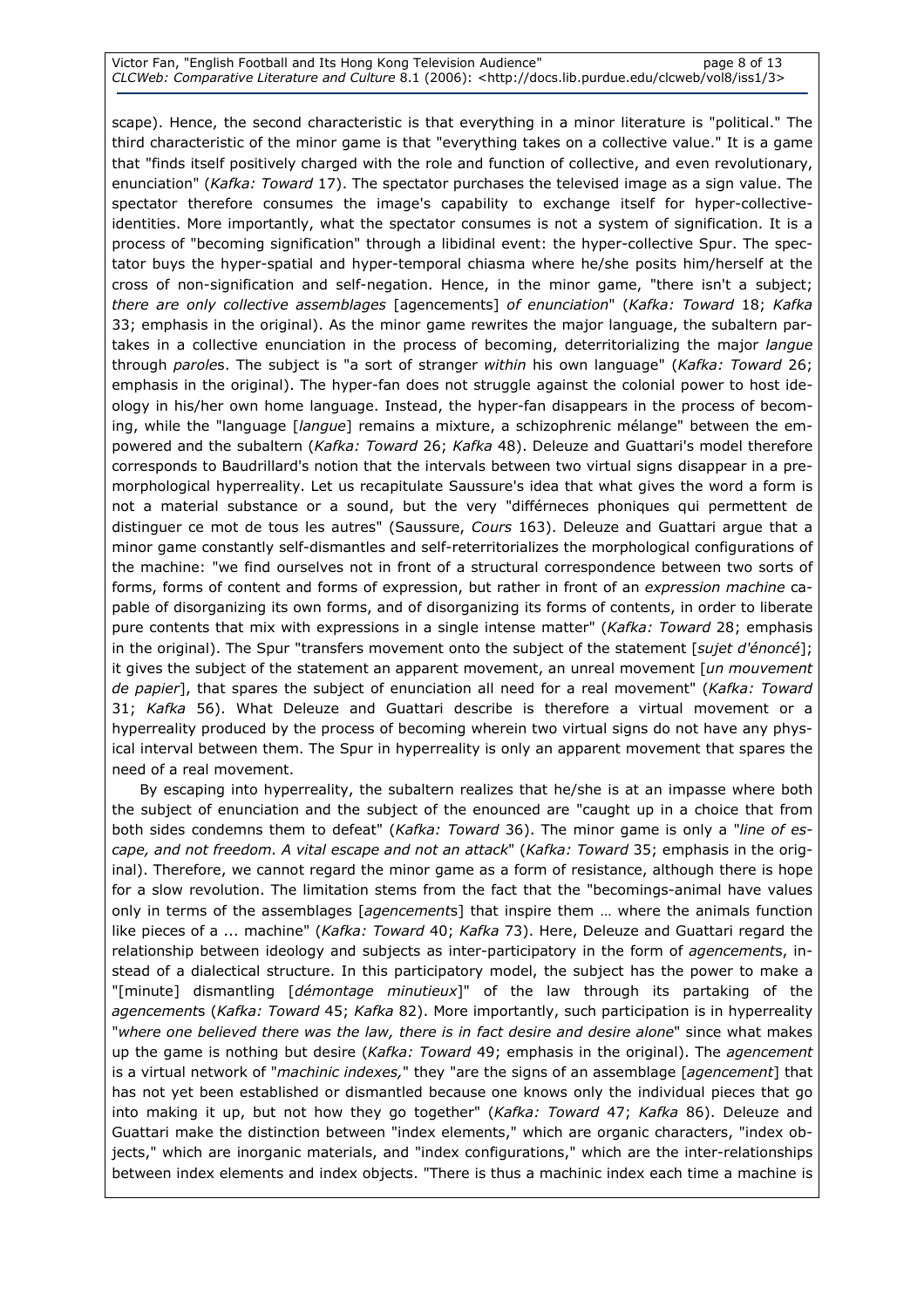Victor Fan, "English Football and Its Hong Kong Television Audience" page 9 of 13 CLCWeb: Comparative Literature and Culture 8.1 (2006): <http://docs.lib.purdue.edu/clcweb/vol8/iss1/3>

being built and is beginning to function, even though one doesn't know how the disparate parts that make it up and make it work actually function" (Kafka: Toward 47). In other words, "abstract machines surge into existence by themselves, without indexes," although they may not function. The machinic *agencements* "sto[p] being reified and isolated," as they are virtual *agencements*. They "[only] exis[t] outside the concrete, socio-political assemblages [agencements] that incarnate [them]" (Kafka: Toward 47-48; Kafka 87-88). The machinic agencement "diffuses into [the socio-political *agencements*] and measures their machinic degree" (Kafka: Toward 48). Most importantly, the *agencement* works "only through the dismantling (*démontage*) that it brings about on the machine and on representation" (Kafka: Toward 48). The Premier League creates individual mental screens as index elements and index objects. These index elements and index objects operate in their own index configurations as a driftwork. Lyotard explains that the drift involves "a collection of fools, each fool being an exaggerated part of the normal subject, libido cathected in such and such a sector of the body, blocked up in this or that configuration of desire, all these fragments placed next to each other ... for an aimless voyage" ("Adrift" 10). The machinic indexes participate in the dismantling of the *agencements* once the abstract machine is built. Each machinic index does not know how the individual parts of the machine work and how they function in relation to each other. The fuel of the machine is the dismantling of the law through the Spur. The *agencement* does not reify the index's socio-ideological relations with concrete socio-political agencements since it exists outside of them. However, it is the concrete socio-political agencements that incarnate the abstract machines themselves. The only outlet for the subject is to re-write the law through desire. It is a limited but powerful outlet, because the abstract machine is a tank of desire itself.

 The Premier League as an abstract machine is not a vertical and dialectical model that maps the master-slave relationship from top to bottom as a form of continuity. In this model, "repression, for both the represser and the repressed, flows from this or that assemblage [agencement] of power-desire, from this or that state of the machine ... in a strange harmony, in a connection more than in a hierarchy" (Kafka: Toward 56; Kafka 102-03). The empowered and the subaltern are both drifting in the same mercury tank, connected by their libidos (the analogy of the mercury tank comes from Lytoard: "le sensible ... semble justement le référentiel absolu de tous les analoga: là, nous bougeons, recherchant la composition, constituant l'espace du tableau, appuyés sur l'étendue plastique où l'œil, la tête, le corps se déplacent, baignent, portés comme dans une cuve de mercure" Discours 9). The relationship between the colonial drive and the subaltern's is not a form of "power as if it were an infinite transcendence in relation to the slaves or the accused" (Kafka: Toward 56). In this case, "power is not pyramidal ... it is segmentary and linear, and it proceeds by means of contiguity, and not by height or farawayness (hence, the importance of the subalterns)" (Kafka: Toward 56; Deleuze and Guattari also compare their notion to Foucault's thesis in Surveiller et punir). The subaltern therefore has as much power as the colonizer in relation to the creation and possession of the mental screens, through which they arrange the indexes within the abstract machine while their vibrations build the machinic *agencements*. Any change is a transformation not of any form of transcendental power, but of the *agencement* of relations. Compare this idea with Saussure's analogy of the chess game: "Si je remplace des pièces de bois par des pièces d'ivoire, le changement est indifférent pour le système: mais si je diminue ou augmente le nombre des pièces, ce changement-là atteint profondément la 'grammaire' du jeu" (Saussure, Cours 43). With the "oppressors" and the "oppressed" indistinguishable from each other, "one has to seize all of them in an all-too-possible future, hoping all the while that this act will also bring out lines of escape, parade lines, even if they are modest, even if they are hesitant, even if -- and especially if -- they are asignifying" (Kafka: Toward 59). This "seizure," or "carryingaway (entraînement)," is the carrying-away of the desire itself (Kafka 108). In my view, the danger of Deleuze and Guattari's analysis of desire is that it can easily fall onto a dichotomized sexual economy between heterosexuality and homosexuality, which I would like to expound. Deleuze and Guattari identify a form of "schizo-incest (inceste-schizo)" (Kafka: Toward 66; Kafka 120). They propound that "Oedipal incest corresponds to the paranoiac transcendental law that prohibits it, and it works to transgress this law, directly if it can bear to do so, symbolically for want of any-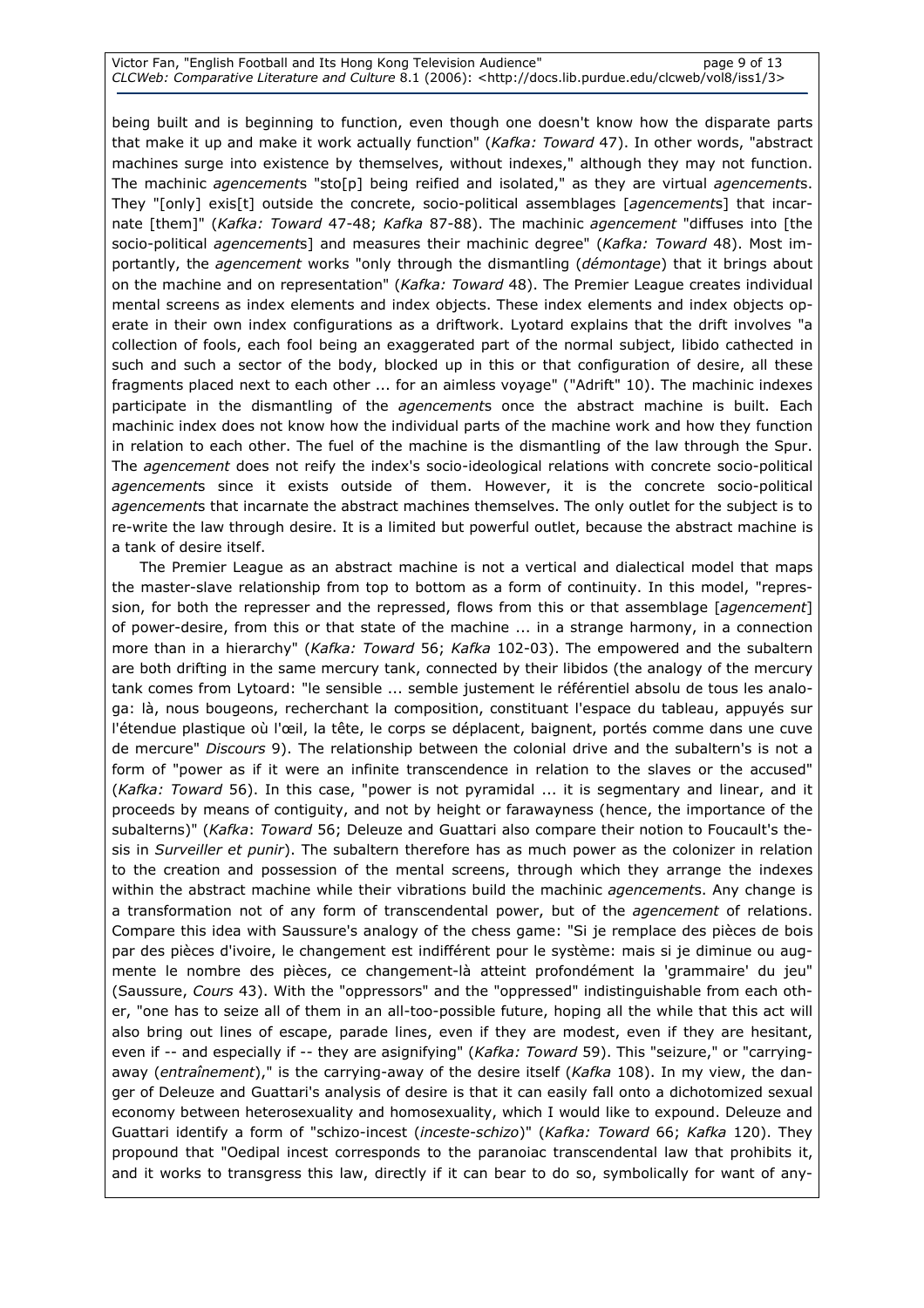#### Victor Fan, "English Football and Its Hong Kong Television Audience" page 10 of 13 CLCWeb: Comparative Literature and Culture 8.1 (2006): <http://docs.lib.purdue.edu/clcweb/vol8/iss1/3>

thing better" (Kafka: Toward 67). With the absence of any form of transcendental paranoia, the post-fan is now constantly in a state of schizophrenia between conflicting identities. There arises a form of "schizo-incest." It "corresponds ... to the immanent schizo-law and forms a line of escape instead of a circular reproduction, a progression instead of a transgression" (Kafka: Toward 67). Incest ceases to transgress; it allows the post-fans to dwell in the Spur with the oppressors in which they would progress together and find further lines of escape. It is a form of effervescence, which Deleuze and Guattari believe to be incomplete without "a sort of homosexual effusion" (Kafka: Toward 68). By seeing homosexuality as a complement of schizo-incest, the two philosophers seem to presuppose that homosexuality is a form of moral and sexual perversity. However, our case of football could tease out the complexity of their argument. In the ritual of football, the desire for women is simply absent. Football is a ritual that men celebrate and achieve solidarity through/within a state of effusion. Homosocial bonding is the source of the Spur among football spectators. In Male Impersonators: Men Performing Masculinity, Mark Simpson criticizes Nick Hornby's account of his passion for football in Fever Pitch: A Fan's Life. Simpson notices that Hornby expresses an enthusiasm for football maleness. It comes from the fact that the game "provides the boy with an answer to the problem of how to reconcile his homoerotic desire, his feminine love of manliness, with his desire to be manly" (Simpson 72, qtd. in Redhead 89; see also Hornby 15-23). Following Simpson's argument, I would read that football serves as an agent of mediation between his incestuous desire for his emasculated (a suburban, taciturn, divorcé) father, who became masculinized in the homosocial Spur. Such desire finds its re-mediation in Hornby's (Nick) conflicting identities between his desire for men and for being a man who desires women among other heterosexual men, all conflated in the homosocial Spur in the pitch. Simpson theorizes that "football is an activity and an object which literally mediates between the men, taking the place of 'women'" (Simpson 72, qtd. in Redhead 89; see also Hornby 15-23). In other words, Deleuze and Guattari's concept on the relation between schizo-incest and homosexuality is only meaningful if we see that these two forms of schizo-sexuality are constantly in the process of becoming, dismantling and self-dismantling, in rhizomatic directions and deterritorialized dimensions. We can further complicate this problem by reading such schizo-sexualities against the post-Fordist economy and "post-culture" of football. Redhead argues that we are living in a "post-culture" where the process of deterritorialization of sexuality in relationship to football has already reached a stage at which "everything is sexualized, eroticized and desired" (100).

 Redhead's argument finds its support in the image of David Beckham. The July 2004 issue of Vanity Fair features a tanned, lean and muscular Beckham with his shirt off and his jeans pulled down to his hipline. He wears hip-hop necklaces that accentuate the contour of his chest. Photographer Annie Leibovitz highlights his tattoos. In one photograph, he reclines on a luxurious leather seat of a Ferrari convertible against an old empty stadium. The second photograph features him in the suspended action of kicking an invisible ball, highlighting his musculature. Two more photographs contrast his body against rough but sensual wooden walls with his arms stretched and eyes downcast. Beckham's image is not one that the reader would associate with a masculine heterosexual man you would find in a local pub. These are images designed for the eroticizing gazes from gay men and heterosexual females. This is what the British vernacular discourse calls "metrosexuality": it is a form of deterritorialized sexuality that traverses the boundaries between institutionalized sexualities and connects dispersed geopolitical spaces by a common and globalized capitalist metropolitan sensibility (on Beckham, see Cashmore; on sexual discourse, desire, and queer theory, see, e.g., Vasvári <http://docs.lib.purdue.edu/clcweb/vol8/iss1/2/>). A quote from Beckham adorns a corner of one of these photos: "I just woke up one day and I'd been voted the gay style icon of the year or whatever" (qtd. in Daly 104-09). Beckham's "new man" image is one that embraces a fluid sexuality and a "becoming one" with glamorous popular culture where everything is "sexualized, eroticized." Beckham's image informs us a desire that is both effusive and commodified. The fan consumes desire not as a physical excitation, but as a sign-value in exchange for other hyper-desires. Desire becomes "hyper-desire" through the virtualization of the game in the form of a televised image, and the becomings-animal ride on hyper-Spurs. Desire no longer transgresses because hyper-desire is only a means to maintain a Spur in which the op-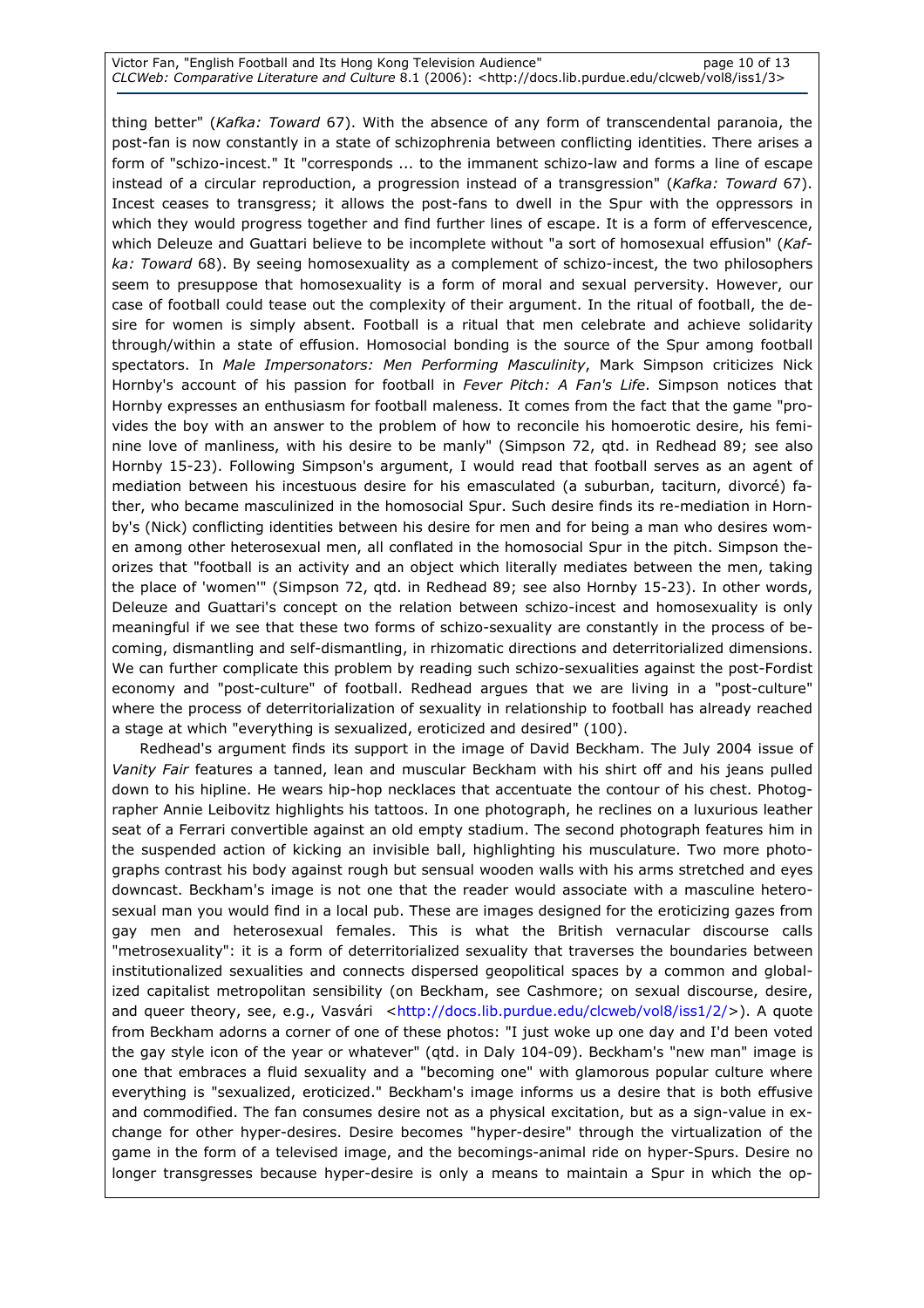#### Victor Fan, "English Football and Its Hong Kong Television Audience" page 11 of 13 CLCWeb: Comparative Literature and Culture 8.1 (2006): <http://docs.lib.purdue.edu/clcweb/vol8/iss1/3>

pressed and the oppressors would progress together, and through which their contiguous movements would carve out further lines of escape. King argues that the Taylor Report implements a panoptic topography for the Premier League. Deleuze and Guattari propose that this is only the stage-one of the virtual game. At the second stage, "the blocks, instead of being distributing themselves around a circle in which only several discontinuous arches are traced, align themselves on a hallway or a corridor: each one thereby forms a segment, which is more or less distant, on this unlimited straight line" (Deleuze and Guattari, Kafka: Toward 73). The idea is that all these blocks arrange themselves contiguously. They drift together, assume the same position and perspective of all phenomena in the world. Only the machinic elements within each block adjust the perspectival positions while the entire *agencement* of blocks stay in contiguity. "Since [the blocks] persist, it is the blocks themselves that have to change their form, at the very least by moving from one point of view to another." It follows that "if ... each block-segment has an opening or a door onto the line of the hallway -- one that is usually quite far from the door or the opening of the following block -- it is also true that all the blocks have back doors that are contiguous" (Kafka: Toward 73). Each site in the rhizome therefore has an *agencement* of blocks in perfect contiguity. Each block changes its perspectival position, and their changes send vibrations through the entire agencement, and through the relations between agencements. Deleuze and Guattari's model therefore synchronizes itself with Baudrillard's notion of "the space of communication" wherein "words, gestures, looks are in a continual state of contiguity, yet they never touch" (Baudrillard, Transparency 55). Such model also finds its echo in Lyodard's driftwork and mercury tank (Lyotard, "Adrift" 10; Discours 9). In all three models, there is a common tension. The virtual signs and the virtual/hyper-realities that their intervals beget exaggerate and dissipate the Oedipus, which takes the sensible form of a globalized and deterritorialized *agencement* with a diabolical power of totality. Within such seeming totality, individuals assume limited power. Nonetheless, by exercising such limited power to make minor perspectival adjustments, individual subjects send out vibrations that could potentially dismantle the *agencement* with a subtle, but revolutionary, power.

 If we enter the pitch at the formative moment of the Premier League, we are recognizing that it is an inaugural moment. It is a chiasma where the *agencement* of enunciation, the *langue*, constitutes the ideological difference between football as a physical event and as a televised image. The Premier League is, first and foremost, an orgasmic effervescence that marks the nexus between the libidinal and the death drives. It is pure desire: the Spur. The subject negates itself in the Spur, which gives sensible form to the phenomenon in the being as the world. The agencement consists of contiguous sites that vibrate with each other. There are concrete sociopolitical agencements that incarnate the machinic agencements of the Premier League outside of themselves. King theorizes that the Premier League is a product of post-Fordist Thatcherite effort to reinvent the English economy through a free-market system and the support of such system by a strong state. Redhead's study through the eyes of Baudrillard informs us that the Premier League vibrates with the general deterritorialization of physical reality and the disappearance of the intervals between physical signs into virtual intervals between virtual signs. This facilitates the wholesale deterritorialization of desire into hyperreality. In the Premier League, the major physical game disappears and gives rise to a cacophony of minor games. Through the creation of minor games in the subaltern's mental screens, the ex-colonized subject carves out a line of escape that is not dependent on the constitutive power of language upon the real, but solely on desire itself. Desire is the machine. The fan consumes a hyper-desire for its sign value in exchange for other hyper-desires. This close-circuit hyper-reality is a hyper-impasse, which is constantly in the process of becoming, dismantling and self-dismantling, breaking the close-circuitness in the process of exaggeration and deterritorialization. It is precisely because of its seemingly impregnable, but self-dismantling, nature that it can continue to enlarge and expand. By identifying with the Exaggerated Oedipus, the subaltern is in the same mercury tank as that of the colonizer. The boundary between them disappears and they continue to vibrate in contiguity, and to re-write the *langue* through paroles. It is a form of accusation nth degrees larger than the classical Oedipus: an Oedipus truly deterritorialized, dismantled, and disempowered.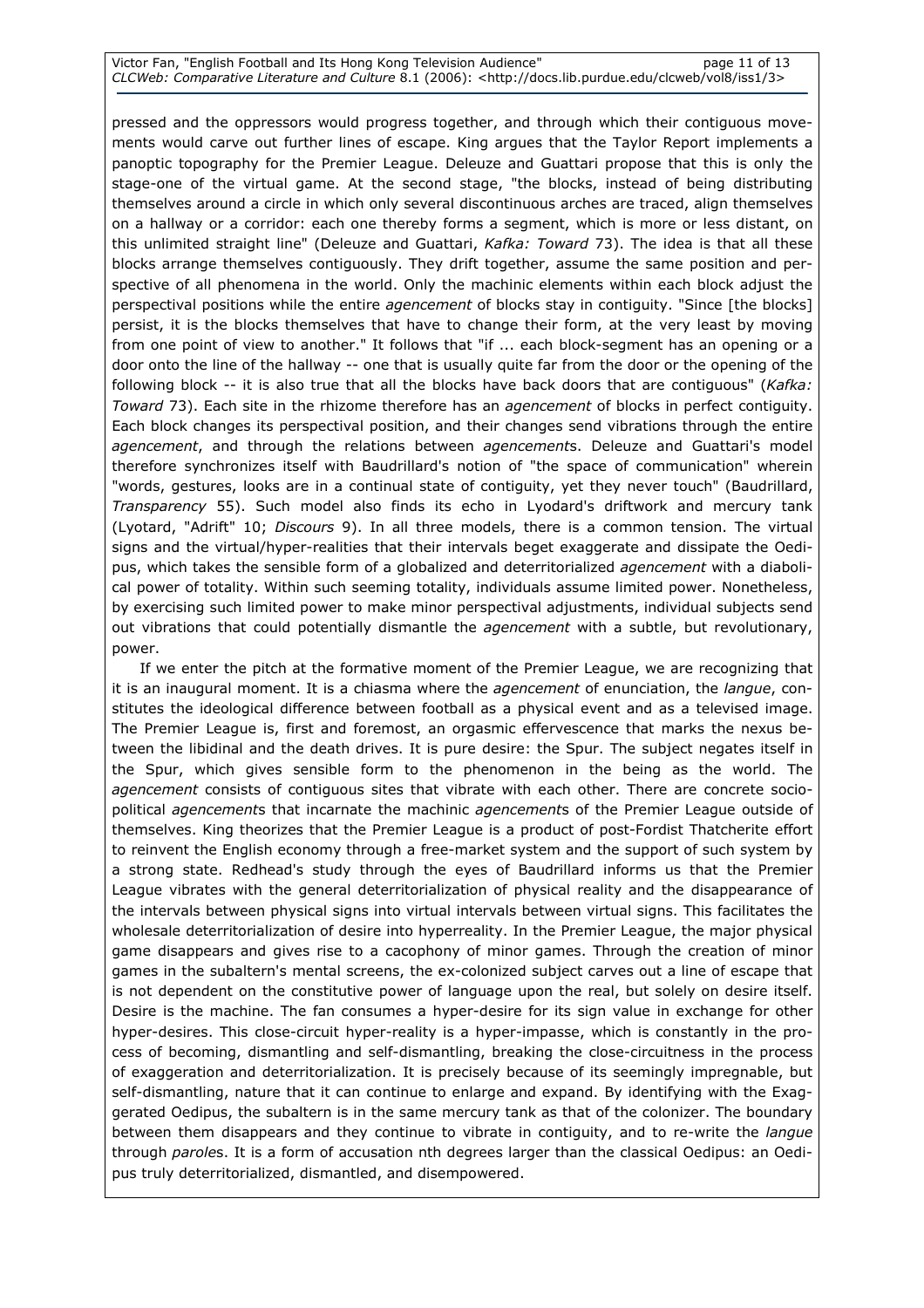#### Works Cited

- Andy. "Statement from Andy of Razors Edge Blood & Honour England." BloodandHonour.com (22 October 2004): http://www.bloodandhonour.com/forum/statement.php [inactive].
- Armstrong, Gary. Football Hooligans: Knowing the Score. Oxford: Berg, 1998. Axelrod, Mark. "Popular Culture and the Rituals of American Football." CLCWeb: Comparative Literature and Culture 3.1 (2001): <http://docs.lib.purdue.edu/clcweb/vol3/iss1/2/>.
- Anwar, Muhammad. Between Cultures: Continuity and Change in the Lives of Young Asians. London: Routledge, 1998.
- Baudrillard, Jean. La Transparence du mal. Essai sur les phénomènes extrêmes. Paris: Galilée, 1990.
- Baudrillard, Jean. The Transparency of Evil: Essays on Extreme Phenomena. Trans. James Benedict. London: Verso, 1993.
- Bromberger, Christian. Le Match de football. Ethnologie d'une passion partisane à Marseille, Naples et Turin. Paris: La Maison des sciences de l'homme, 1995.
- Browning, Will. "Statement from Blood & Honour England/Combat 18." BloodandHonour.com (4 October 2004): <http://www.bloodandhonour.com/forum/statement.php> [inactive].

Cashmore, Ellis. Beckham. Cambridge: Polity, 2002.

- Chelsea, F.C. "Season Tickets." The Official Chelsea FC Website (2005):
	- <http://www.chelseafc.com/article.asp?article=103487&Title=Season+Tickets&lid=Navigation+- +Tickets&sub=Season+Tickets&nav=&sublid=>.
- Clarke, John. "Football and Working Class Fans: Tradition and Change." Football Hooliganism: The Wider Context. Ed. Roger Ingham. London: Inter-Action Imprint, 1978.
- Daly, Steven. "Brand It Like Beckham." Photos by Annie Leibovitz. Vanity Fair (July 2004): 104-09, 146-50.
- Deleuze, Gilles, and Félix Guattari. Kafka. Pour une littérature mineure. Paris: Minuit, 1975. Deleuze, Gilles, and Félix Guattari. Kafka: Toward a Minor Literature. Trans. Dana Polan. Minneapolis: U of Minnesota P, 1994.
- Derrida, Jacques. Spurs: Nietzsche's Styles. Trans. Barbara Harlow. Chicago: U of Chicago P, 1978.
- Dunning, Eric. "The Social Roots of Football Hooliganism: A Reply to the Critics of the 'Leicester School'." Football, Violence and Social Identity. Ed. Norman Boney, Richard Giulianotti, and Mike Hepworth. London: Routledge, 1999. 128-57.
- Dunning, Eric, Patrick Murphy, and John Williams. The Roots of Football Hooliganism: An Historical and Sociological Study. London: Routledge & Kegan Paul, 1988.
- Edgell, Stephen, and Vic Duke. A Measure of Thatcherism: A Sociology of Britain. Boston: Hyman, 1991.
- FIFA: Fédération Internationale de Football Association. "Hong Kong." The Official Site for the 2006 FIFA World Cup Germany (2003): <http://fifaworldcup.yahoo.com/06/en/t/team/overview.html?team=hkg>.
- Football Trust. Digest of Football Statistics: 1990-1. London: Football Trust, 1991.
- Foucault, Michel. Surveiller et punir. Paris: Gallimard, 1975.
- Gamble Andrew. The Free Economy and the Strong State: The Politics of Thatcherism. London: Macmillan, 1994.
- Geertz, Clifford. "Deep Play: Notes on the Balinese Cockfight." Myth, Symbol, and Culture. Ed. Clifford Geertz. New York: Norton, 1971. 1-37.
- Hammer, Max. "By Their Deeds You Shall Know Them." BloodandHonour.com (22 October 2004):
- http://www.bloodandhonour.com/forum/statement.php[inactive].
- Hornby, Nick. Fever Pitch: A Fan's Life. New York: Penguin, 1994.
- Hutton, Will. The State We're In. London: Vintage, 1996.
- Kafka, Franz. Correspondence, 1902-1924. Trans. Marthe Robert. Paris: Gallimard, 1965.
- King, Anthony. The End of the Terraces: The Transformation of English Football in the 1990s. London: Leicester UP, 1998.
- Lacan, Jacques. "L'Instance de la lettre dans l'inconscient, ou la raison depuis Freud." Écrits I. Jacques Lacan. Paris: Seuil, 1999. 490-526.
- Landes, David. Unbound Prometheus: Technological Change and Industrial Development in Western Europe from 1750 to the Present. Cambridge: Cambridge UP, 1989.
- Lash, Scott, and John Urry. Economies of Signs and Space. London: Sage, 1994.
- Law, Jacky. "Xianggang zuqiu fengqi" ("The Football Atmosphere of Hong Kong"). Just Let Me Sleep: For When I Wake I Will Move the World (27 July 2003): <http://hk.geocities.com/chikei1984/hkfootball.html>.
- Lee, Francis L.F. "Spectacle and Fandom: Media Discourse in Two Soccer Events in Hong Kong." Sociology of Sport Journal 22.2 (2005): 194-213.
- Lyotard, Jean-François. "Adrift." Driftworks. Trans. Roger McKeon. By Jean-François Lyotard. New York: Semiotext(e), 1984. 9-18.
- Lyotard, Jean-François. Discours, figure. Paris: Klincksieck, 2002.
- Manchester United. "Tickets Prices." Manchester United Official Web Site (16 September 2003):
- <http://www.manutd.com/news/fullstory.sps?iNewsid=43269&type=1020&bPreview=true>.
- Marsh, Peter, Elizabeth Rosser, and Rom Harré. The Rules of Disorder. London: Routledge & Kegan Paul, 1978. Mason, Tony. Association Football and English Society: 1863-1915. Sussex: The Harvester P, 1980.
- Matusiewicz, Robert. "Business Management Issues." *Football in the Digital Age: Whose Game Is It Anyway?* Ed. Sean Hamil, Jonathan Michie, Christine Oughton, and Steven Warby. Edinburg: Mainstream Publishing, 2000. 160-69.
- Nairn, Tom. The Break-up of Britain. London: New Left Books and Verso, 1981.
- Peirce, Charles Sanders. Collected Papers of Charles Sanders Peirce. Cambridge: Harvard UP, 1960. Vol. 2.